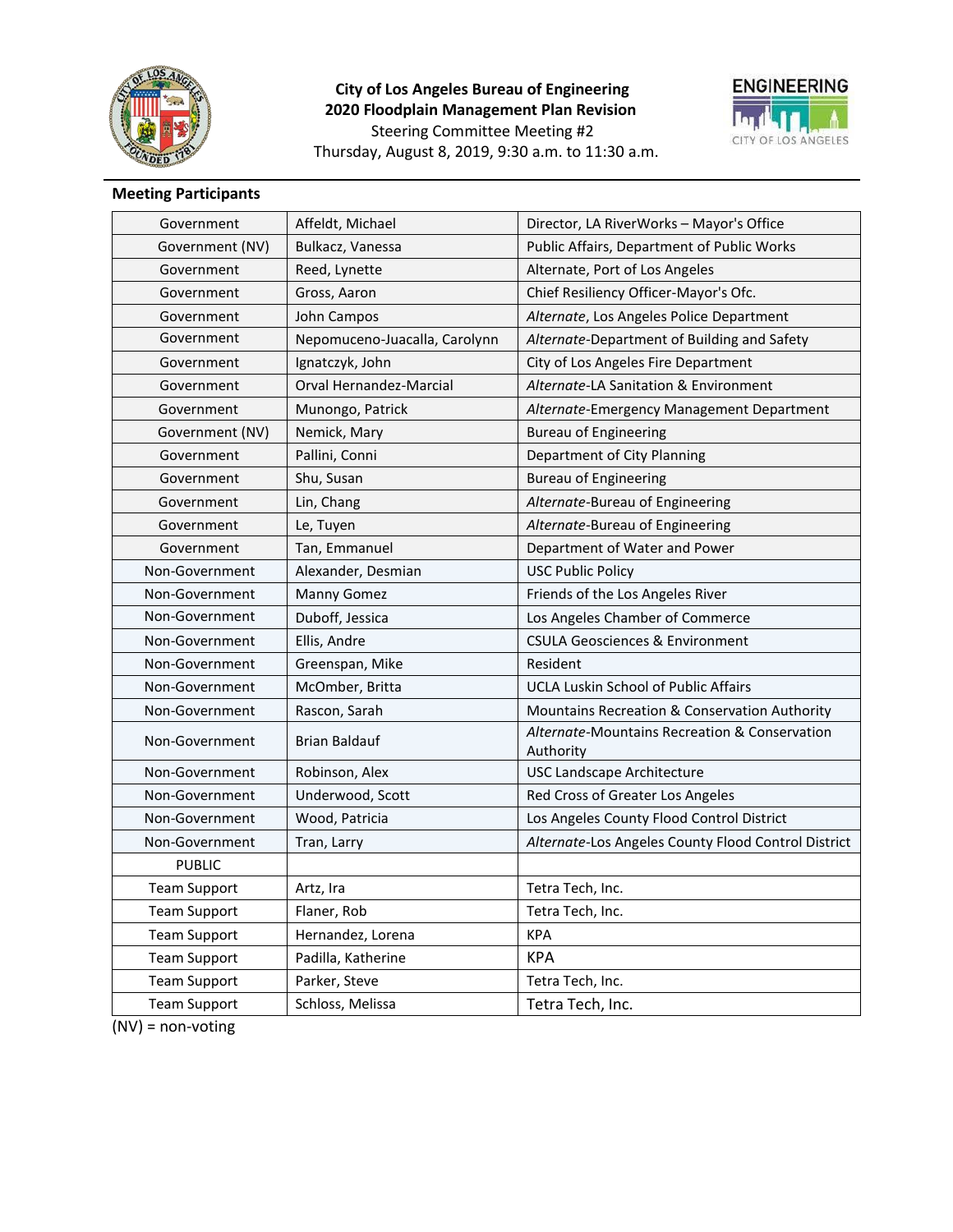

### **Planning Process**

### **Welcome and Introductions**

Aaron Gross, Chief Resilience Officer welcomed attendees, and everyone introduced themselves.

### **Review Agenda**

Rob Flaner, Tetra Tech welcomed attendees and noted this is the first meeting to start the planning process and all upcoming agendas will be organized this way; New and Old Business. Rob introduced Melissa Schloss as the newest member of the Tetra Tech team to replace Denise Davis.

### **Approve SC Meeting #1 Summary**

Rob Flaner stated that the Mayor's office has reviewed and approved the Charter's roster. The City indicated that a few Alternates need to be edited.

### **Review/Approve Final Charter**

*MOTION by Michael Affeldt to approve the Steering Committee Charter and second by Aaron Gross. Motion carried unanimously.*

#### **Receive Public Comment**

Rob Flaner asked members of the public if they wished to address the committee. No public comments were expressed.

#### **New Business**

#### **SC Homework-Prior Plan Review**

A SC member asked if the plan would include an internal document as well as an external (public facing) document as well as creating an add-on public comprehensive handbook as the executive summary and bookmarks and the SC agreed. A SC member suggested widening the flood mitigation action tables.

Rob Flaner noted the BAT Tool can be used to monitor the progress of the plan and action items and he will demonstrate how the BAT Tool works and will provide City Planning with access.

#### **Review Table of Contents for Proposed Plan**

Rob Flaner stated that this FMP update will mirror the City's HMP since the two should work together. He also stated this FMP update can also be used as a functional annex to the City's next HMP update.

#### **Review Prior Action Plan**

Rob Flaner stated that the SC needs to understand what priorities were set in the old plan so we have a starting point for the update. He also stated the RLAA will be a component for the 2020 plan as a functional annex